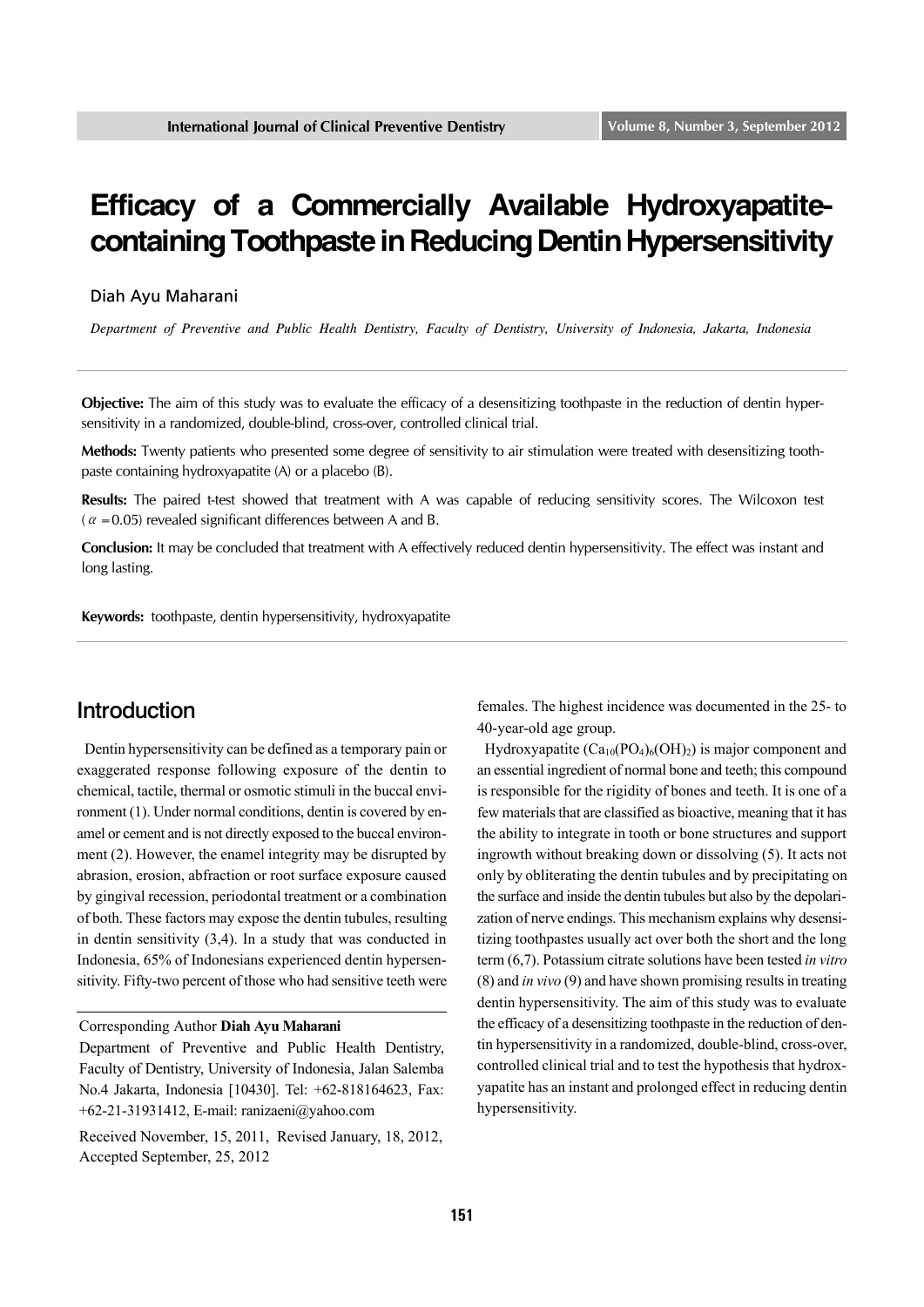### Material and Methods

Caries-free patients who had at least 2 teeth with clinical diagnoses of moderate or severe dentin hypersensitivity, adequate oral hygiene, and no periodontal disease or parafunctional habits were considered to be eligible for this study. The clinical diagnosis was performed using a uniform source of light, which was provided by a conventional operating dental light system, a mouth mirror, and the air-blast technique in association with use of the Schiff Air Sensitivity Technique Score. The Schiff indexes were 0 for subjects who did not respond to stimuli; 1 for subjects who responded but did not ask for cessation of the stimulus; 2 for subjects who responded and avoided the stimulus; 3 for subjects who responded and asked for cessation of the stimuli. The teeth selected had Schiff scores of 2 or 3 and displayed no caries, cracks or fractures, extensive or unsatisfactory restorations, recent restorations involving the buccal surface, prostheses or orthodontic appliances. The patient's general health was assessed by interview. Those who presented severe systemic and/or psychological diseases, the constant use of analgesics and/or anti-inflammatory drugs or an allergic response to dental products were excluded from the study.

The power of paired-sample t-test was calculated to be 80% for a sample size of 20, the default significance level (alpha level) was set at 0.05, and the alternative was 2-sided. The sample included 20 healthy patients (6 males and 40 females) with a mean age of 31 years who had at least 2 teeth with dentin hypersensitivity, met al.l other inclusion criteria and did not meet any of the exclusion criteria. Participants were informed of the pur-

**Table 1.** Groups, materials and composition

|   | Group Composition of active materials for dentin hypersensitivity |  |  |  |  |  |  |  |  |
|---|-------------------------------------------------------------------|--|--|--|--|--|--|--|--|
| A | Potassium Citrate, Hydroxyapatite, Zinc Citrate, Sodium           |  |  |  |  |  |  |  |  |
|   | Monofluorophosphate, Sodium Hydroxide, Tocopheryl                 |  |  |  |  |  |  |  |  |
|   | Acetat, PEG-32, C1 73360, CI 77891, Mica, Cellulose Gum,          |  |  |  |  |  |  |  |  |
|   | Flavor, Trisodium Phosphate, Sodium Saccharin, Sodium             |  |  |  |  |  |  |  |  |
|   | Lauryl Sulfate, Hydrated Silica, Sorbitol, Water                  |  |  |  |  |  |  |  |  |
|   | $\epsilon$                                                        |  |  |  |  |  |  |  |  |

B Containing no ingredients expected to have or proven to be of therapeutic value in dentin hypersensitivity

#### **Table 2.** The sensitive scores by EPT

pose and design of the investigation and signed an appropriate informed consent form. The research protocol was approved by the Ethics Committee in Research at the Faculty of Dentistry University of Indonesia.

Each tooth was tested using the Electric Pulp Test (EPT). The degree of hypersensitivity was graded according to the Visual Analog Scale (VAS) from 0 to 10, in which: 0=no discomfort, 1-4=minimum discomfort, 5-6=mild discomfort and 7-10= intense discomfort (10). The values were always collected before, after 30 seconds and after 8 hours of treatment. Treatment results were normalized for a given patient to permit data correlation regarding his/her sensitivity threshold. The desensitizing toothpaste and placebo were applied by one experienced operator, other than the examiner, as follows: 1) water rinse; dentin prophylaxis to remove gross plaque accumulation; 2) cotton isolation rolls; 3) dentin drying with an air syringe; 4) application of each substance by rubbing the material on the teeth for 30 seconds; and 5) removal of the excess using cotton pellets. Placebo control is defined as a formulation containing no ingredients expected to have or proven to be of therapeutic value in treating dentin hypersensitivity (12). The patients were instructed to avoid using any other desensitizing agent during the course of the investigation. Toothpaste efficacy was tested after each session using the VAS and EPT to record the degree of dentin sensitivity after 30 seconds and 8 hours after the application. The sensitivity patterns were recorded by an examiner who had previously calibrated stimulus application. Both the examiner and the patients were blinded to the type of treatment applied to each tooth. The intra-examiner weighted kappa value was calculated using the baseline values for hypersensitivity, after reexamining 20% of the patients that could be enrolled in the study and was determined to be 0.87. This value was not reassessed after the treatment had ended because at that time, changes in hypersensitivity scores may have been due to treatment and not to intra-examiner agreement. To verify the efficacy of the treatments in reducing sensitivity, the numerical scores were analyzed before treatment as well as after 30 seconds and 8 hours of each treatment using a paired t test. The Wilcoxon test was used to compare the treatments. The significance level was set at 5% (Table 1).

| Groups                      | <b>Baseline</b><br>(1) | After 30<br>seconds (2) | After 8<br>hours $(3)$ | Significance | Significance<br>between (1) $\&$ (2) between (1) $\&$ (3) between (2) $\&$ (3) | Significance |
|-----------------------------|------------------------|-------------------------|------------------------|--------------|--------------------------------------------------------------------------------|--------------|
| A                           | 3.4                    | 5.9                     | 4.6                    | p < 0.05     | p < 0.05                                                                       | p < 0.05     |
| B                           | 4.1                    | 4.9                     | 4.1                    | NS.          | NS.                                                                            | NS           |
| Signifficance between A & B | NS                     | p < 0.05                | <b>NS</b>              |              |                                                                                |              |

p-values obtained with paired *t*-test (p<0.05). NS: not significant.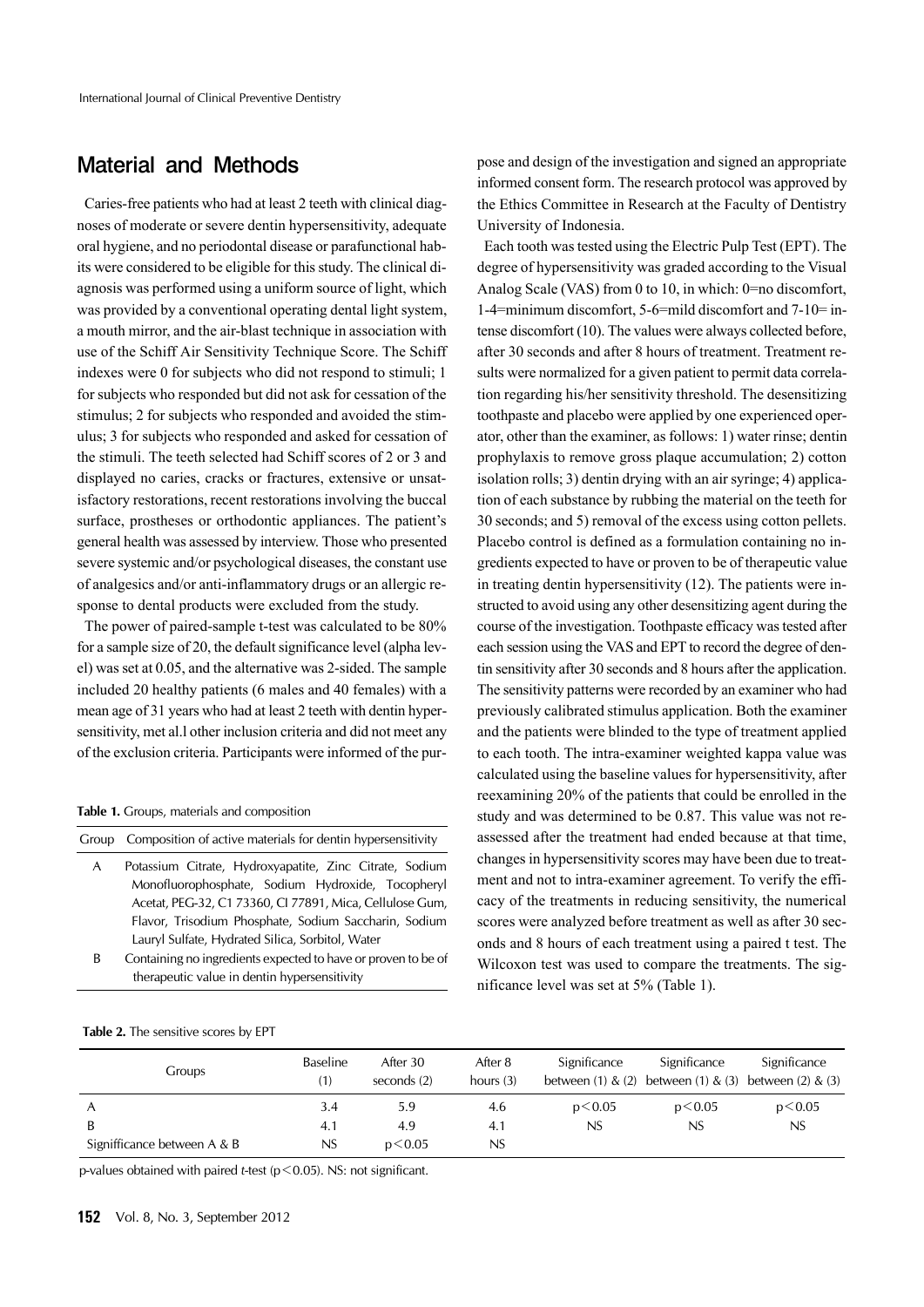|                             | Groups | Baseline (1) | After 30<br>seconds (2) | After 8<br>hours $(3)$ | Significance<br>between $(1)$ & $(2)$ | Significance<br>between $(1)$ & $(3)$ | Significance<br>between $(2)$ & $(3)$ |
|-----------------------------|--------|--------------|-------------------------|------------------------|---------------------------------------|---------------------------------------|---------------------------------------|
|                             |        | 4.9          | 3.5                     | 3.7                    | p < 0.05                              | p < 0.05                              | NS                                    |
|                             |        | 4.8          | 4.3                     | 4.7                    | NS.                                   | NS                                    | NS                                    |
| Signifficance between A & B |        | NS           | p < 0.05                | p < 0.05               |                                       |                                       |                                       |

Table 3. The sensitive scores by VAS

p-values obtained with paired *t*-test (p<0.05). NS: not significant.

### **Results**

The paired t test showed that treatment with A was capable of reducing sensitivity scores for both stimuli (Table 2). According to the Wilcoxon test, sensitivity scores were significantly decreased ( $p < 0.05$ ) for A and B in comparison to the scores obtained for the placebo, when the EPT and VAS were applied. The EPT and VAS scores differed significantly before and after treatment with A ( $p < 0.05$ ) (Table 3).

### **Discussion**

This clinical evaluation compared the tooth response 30 seconds and 8 hours after the application of two toothpastes with the use of a placebo as a control. In the present study, all the formulations investigated reduced dentin hypersensitivity. The main component in the A formulation is hydroxyapatite. Laboratory tests of desensitizing toothpaste are conducted to evaluate their effectiveness and to predict their clinical performance. Laboratory studies, however, do not reflect the clinical behavior of the material or technique, and clinical evaluations are necessary to confirm the efficiency of a product (3,10,11,13). In the present study, the desensitizing toothpastes were applied for 30 seconds, which was sufficient for crystal precipitation. The A formulation may occlude the dentin tubules through the deposition of calcium phosphate. Mineralized substances are deposited in and over the dentin tubules, which results in the rapid precipitation of amorphous calcium phosphate, which in turn is rapidly converted to apatite. Several treatment modalities and toothpastes have been used in the management and resolution of dentin hypersensitivity, but their efficacy has varied from one study to another (14-17). The present study suggests that knowledge of the factors involved in dentin hypersensitivity is necessary for effective treatment with commercially available desensitizing toothpaste (18). Dentin hypersensitivity was effectively reduced through the use of toothpaste A. This effect is rapid and long lasting (19).

## Acknowledgement

This research was supported by Unilever, Nursasongko B, Mutiara A, Sari IP, Putri K whom the authors gratefully acknowledge.

#### References

- 1. Orchardson R, Gangarosa LP, Holland GR, Pashley DH, Trowbridge HO, Ashley FP, et al. Dentine hypersensitivity-Into the 21st century. Arch Oral Biol 1994;39:113S-9S.
- 2. Assis JV, Rodrigues LKA, Fonteles CSR, Colares RCR, Souza AMB, Santiago SL. Dentin hypersensitivity after treatment with desensitizing tooth paste: a randomized, double-blind, splitmouth clinical trial. Braz Dent J 2011;22(2):157-61.
- 3. Olusile AO, Bamise CT, Oginni AO, Dosumu OO. Short-term clinical evaluation of four desensitizing tooth paste. J Contemp Dent Pract 2008;9:22-9.
- 4. Ladalardo TC, Pinheiro A, Campos RA, Brugnera Júnior A, Zanin F, Albernaz PL, et al. Laser therapy in the treatment of dentine hypersensitivity. Braz Dent J 2004;15:144-50.
- 5. Wahl DA, Czernuszka JT. Collagen-hydroxyapatite composites for hard tissue repair. Eur Cell Mater 2006;11:43-56.
- 6. Pashley DH. Dentin permeability, dentin sensitivity, and treatment through tubule occlusion. J Endod 1985;12:465-74.
- 7. Santiago SL, Pereira JC, Martineli AC. Effect of commercially available and experimental potassium oxalate-based dentin desensitizing tooth paste in dentin permeability: influence of time and filtration system. Braz Dent J 2006;17:300-5.
- 8. Suge T, Ishikawa K, Kawasaki A, Yoshiyama M, Asaoka K, Ebisu S. Effects of fluoride on the calcium phosphate precipitation method for dentinal tubule occlusion. J Dent Res 1995;74:1079-85.
- 9. Yeates R, Owens R, Jackson R, Newcombe RG, Addy M. A splitmouth placebo-controlled study to determine the effect of amorphous calcium phosphate in the treatment of dentin hypersensitivity. J Clin Periodontol 1998;25:687-92.
- 10. Pereira JC, Martineli ACBF, Santiago SL. Treating hypersensitive dentin with three different potassium oxalate-based gel formulations: a clinical study. J Appl Oral Sci 2001;9:123-30.
- 11. Vieira AHM, Passos VF, Assis JS, Mendonça JS, Santiago SL. Clinical evaluation of a 3% potassium oxalate gel and a GaAIAs laser for the treatment of dentinal hypersensitivity. Photomed Laser Surg 2009;27:807-12.